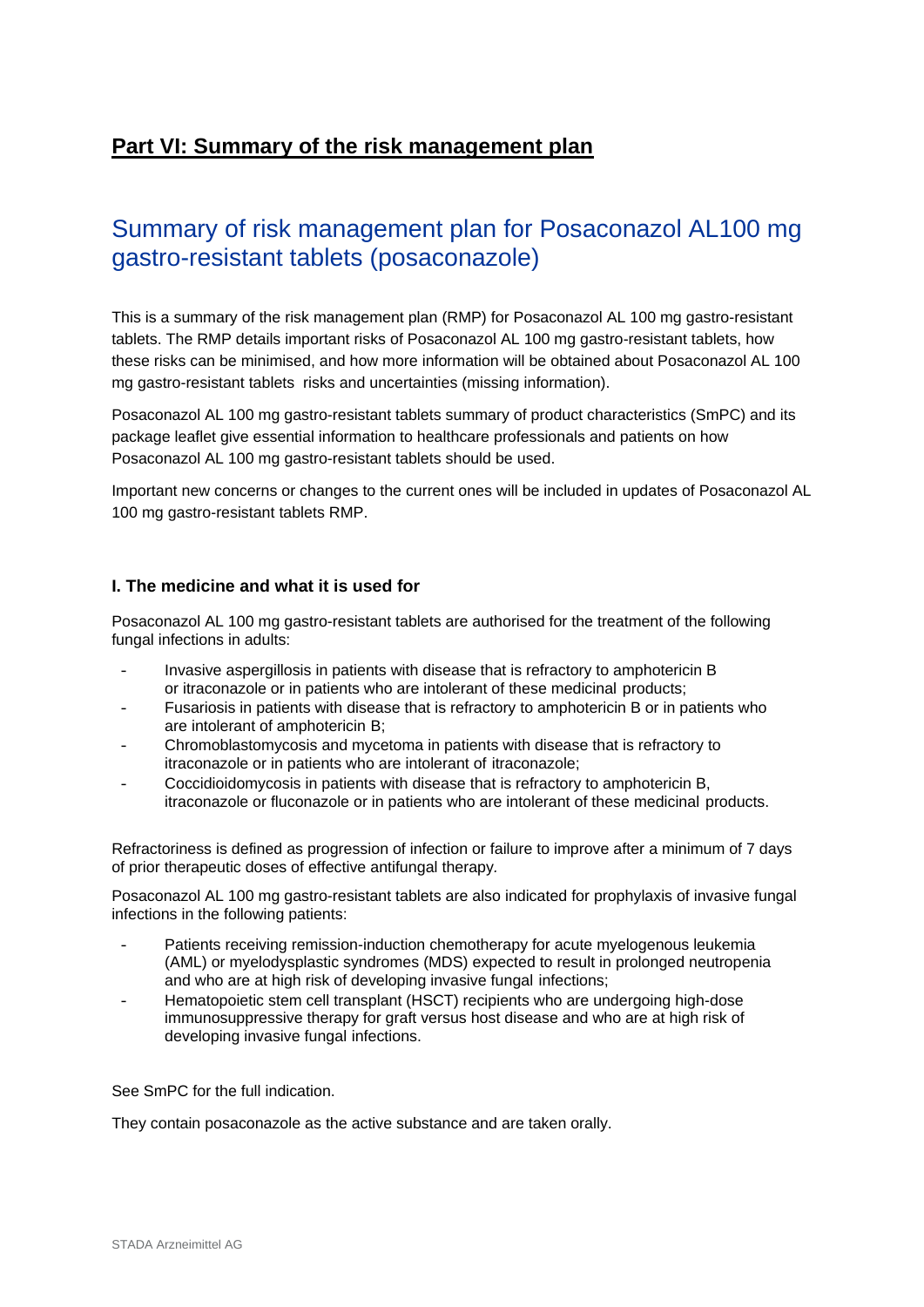# **II. Risks associated with the medicine and activities to minimise or further characterise the risks**

Important risks of Posaconazol AL 100 mg gastro-resistant tablets, together with measures to minimise such risks and the proposed studies for learning more about Posaconazol AL 100 mg gastro-resistant tablets risks, are outlined below.

Measures to minimise the risks identified for medicinal products can be:

- Specific information, such as warnings, precautions, and advice on correct use, in the package leaflet and SmPC addressed to patients and healthcare professionals;
- Important advice on the medicine's packaging;
- The authorised pack size the amount of medicine in a pack is chosen so to ensure that the medicine is used correctly;
- The medicine's legal status the way a medicine is supplied to the patient (e.g. with or without prescription) can help to minimise its risks.

Together, these measures constitute routine risk minimisation measures.

In addition to these measures, information about adverse reactions is collected continuously and regularly analysed so that immediate action can be taken as necessary. These measures constitute routine pharmacovigilance activities.

If important information that may affect the safe use of Posaconazol AL 100 mg gastro-resistant tablets is not yet available, it is listed under 'missing information' below.

## *II.A List of important risks and missing information*

Important risks of Posaconazol AL 100 mg gastro-resistant tablets are risks that need special risk management activities to further investigate or minimise the risk, so that the medicinal product can be safely taken. Important risks can be regarded as identified or potential. Identified risks are concerns for which there is sufficient proof of a link with the use of Posaconazol AL 100 mg gastro-resistant tablets. Potential risks are concerns for which an association with the use of this medicine is possible based on available data, but this association has not been established yet and needs further evaluation. Missing information refers to information on the safety of the medicinal product that is currently missing and needs to be collected (e.g. on the long-term use of the medicine);

| List of important risks and missing information |                                                                                                                                                                                                                                          |  |
|-------------------------------------------------|------------------------------------------------------------------------------------------------------------------------------------------------------------------------------------------------------------------------------------------|--|
| Important identified risks                      | Hepatic - elevated liver enzymes; hepatotoxicity; hepatic<br>failure; hepatitis<br>Blood - thrombotic thrombocytopenia purpura; hemolytic<br>$\bullet$<br>uraemic syndrome<br>Cardiac - Torsade de Pointes<br>General - drug interaction |  |
| Important potential risks                       | Blood - agranulocytosis; aplastic anaemia<br>Cardiac - QTc prolongation; heart failure; myocardial<br>infarction<br>Psychiatric - depression; suicide<br>٠<br>Endocrine - adrenal insufficiency                                          |  |